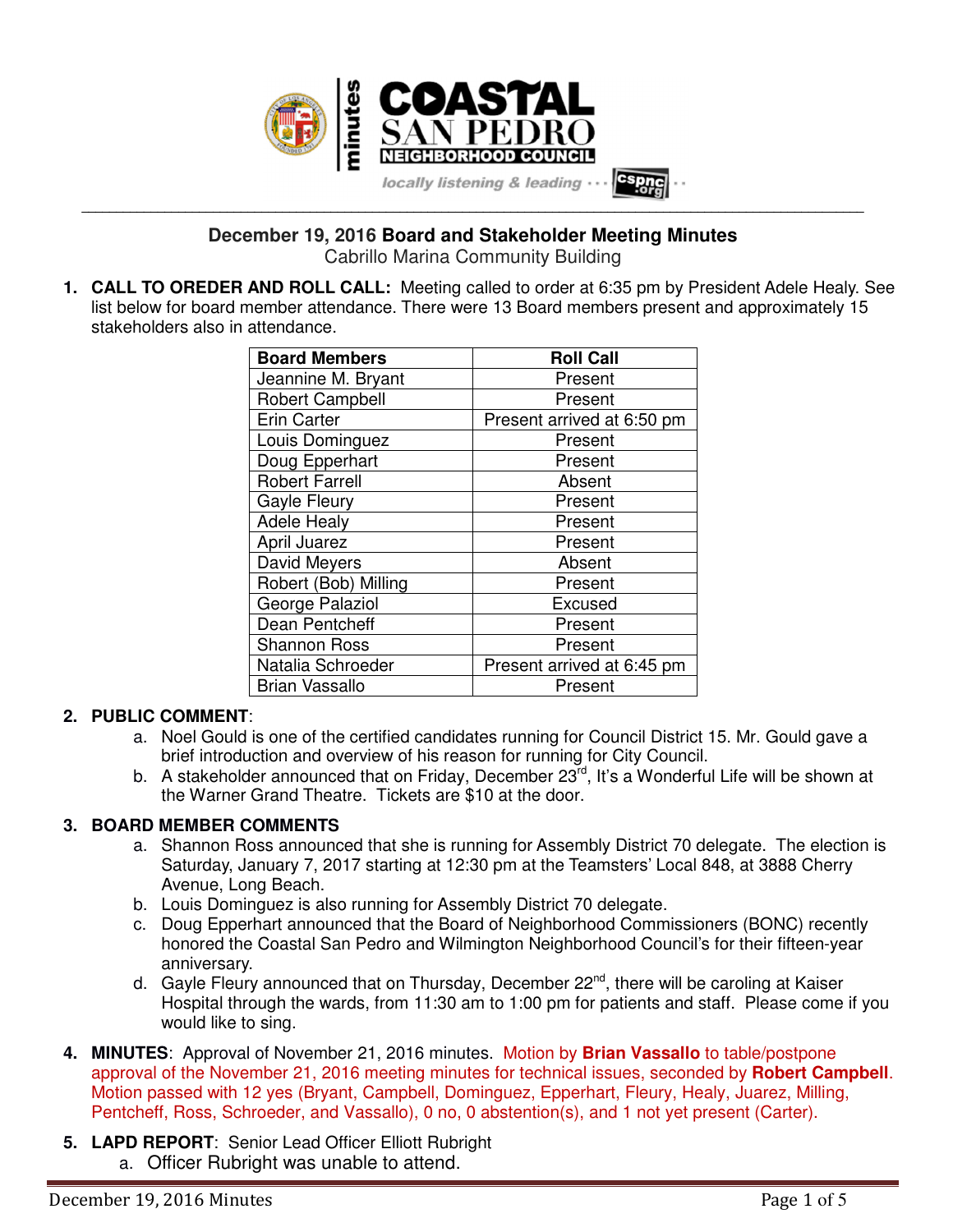b. Officer Rubright's contact information: Twitter handle 5sl85sanpedro, email (preferred method of contact) 38205@lapd.lacity.org and office telephone 310-726-7925.

## **6. REPORTS FROM GOVERNMENT AGENCY REPRESENTATIVES**

- a. **Councilman Joe Buscaino CD15**: Ryan Ferguson, San Pedro Field Deputy
	- i. Mr. Ferguson was unable to attend.
- b. **Mayor Garcetii**: Manny Lopez
	- i. Mr. Lopez was unable to attend.
- c. **Port of Los Angeles**: Augie Bezmalinovich, Community Affairs Advocate
	- i. The next scheduled meetings of the Board of Harbor Commissioners are Thursday, January  $12<sup>th</sup>$  and January 26<sup>th</sup>, at 8:30 am at the Port Administration building.
	- ii. Mr. Bezmalinovich would like to bring the Sampson Way realignment engineers to go over the details of the project in January or February.
	- iii. On Saturday, January 21<sup>st</sup>, the port is offering Port 101 at the Port Administration building, starting at 9:00 am, and a boat tour at 11:00 am. This informational presentation is free and open to the public with preregistration.
	- iv. The annual Lunar New Year celebration is on Saturday, January  $21^{st}$ , starting at 2:00 pm, at Crafted.
- d. **Budget Advocate for the Harbor Region**: Danielle Sandoval
	- i. Ms. Sandoval was unable to attend.
- e. **LAUSD Board Member Dr. Vladovic**: John Larson, Director of Communication
	- i. Winter break starts on December 16, 2016, with students returning to school on January 9, 2017.
	- ii. Teachers appreciation night on the USS Iowa is Tuesday, December  $20<sup>th</sup>$ , from 5:00 to 10:00 pm. LAUSD teachers with a valid ID can skate for free.
	- iii. School year start dates for the next few years will be the second week in August.
	- iv. Mr. Larson answered questions from board members and stakeholders.
- **7. BUDGET & FINANCE** Presentation for approval of Monthly Expenditure Report(s) Discussion pertaining to remaining budgetary items, etc.

Motion by **Robert Campbell** to table/postpone all budget and finance items to the January meeting, seconded by **Brian Vassallo**. Motion passed with 13 yes (Bryant, Campbell, Carter, Dominguez, Epperhart, Fleury, Healy, Juarez, Milling, Pentcheff, Ross, Schroeder, and Vassallo), 0 no, and 0 abstention(s).

- a. Approval of November Monthly Expenditure Report and bank statement.
- b. Review and approval of a revised invoice from Perry Mailing Services increasing the cost of their service by \$300 above the previously quoted amount.
- c. Review and approval of other expenditures and invoices.
- d. Discussion and possible action item Expenditures related to upcoming events, outreach activities, projects, and community grants.

# **8. ACTION ITEMS**

## a. **Stakeholder Motions:**

i. **Partner with Central San Pedro NC for a Proposition 64 forum** – Robert Milling:

**Whereas***, the passage of Proposition 64, which legalizes marijuana usage, is likely to have a large impact on our community; and*

**Whereas,** *the City Council has requested input from Neighborhood Councils on handling legalized marijuana usage; and*

**Whereas,** *we recognize the importance of having a balanced and public dialog to ensure that stakeholders have full opportunity to contribute to Neighborhood Council responses on this issue; and*

**Whereas***, the Central San Pedro Neighborhood Council is offering to provide a public*  forum on forming Neighborhood Council positions advising the City on its handling of *Proposition 64;*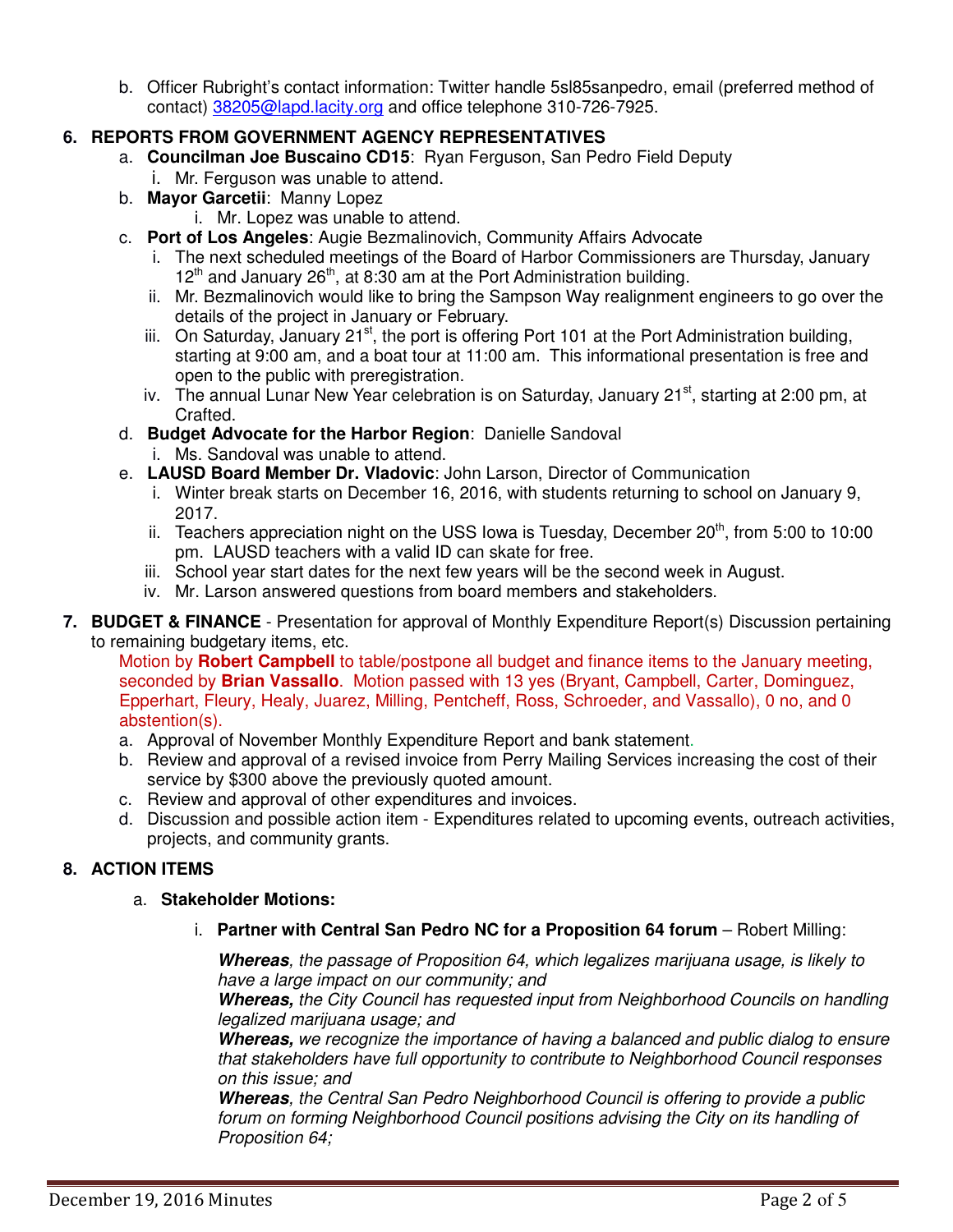**Therefore be it resolved***, that the Coastal San Pedro Neighborhood Council shall partner with Central San Pedro Neighborhood Council to hold a public forum on Proposition 64 issues and shall provide funds not to exceed \$200 to support that forum.*  Motion by **Bob Milling** to approve to partner with Central San Pedro NC for a Proposition 64 forum as stated above, seconded by **Robert Campbell**. Motion passed with 12 yes (Bryant, Campbell, Carter, Dominguez, Epperhart, Fleury, Healy, Juarez, Milling, Pentcheff, Ross, and Schroeder), 1 no (Vassallo), and 0 abstention(s).

### b. **Selection Committee Motions:**

i. **Selections: Neutral Third Party –** *Dean Pentcheff:* 

*Resolved, the Coastal San Pedro Neighborhood Council shall appoint a Neutral Third Party (NTP) to oversee the 2017 Selection process.*  Motion by **Dean Pentcheff** to appoint Octaviano Rios of DONE to act as the neutral third party for selections, seconded by **Doug Epperhart**. Motion passed with 13 yes (Bryant, Campbell, Carter, Dominguez, Epperhart, Fleury, Healy, Juarez, Milling, Pentcheff, Ross, Schroeder, and Vassallo), 0 no, and 0 abstention(s).

ii. **Selections: Choice of Selection date and venue** - *Dean Pentcheff:* **TABLED**

*Resolved, based on recommendations from the 2017 Selection Committee, the Coastal San Pedro Neighborhood Council shall select a date and a venue for the 2017 Selection.*  Motion by **Dean Pentcheff** to table/postpone, seconded by **Robert Campbell**. Motion passed with 13 yes (Bryant, Campbell, Carter, Dominguez, Epperhart, Fleury, Healy, Juarez, Milling, Pentcheff, Ross, Schroeder, and Vassallo), 0 no, and 0 abstention(s).

iii. **Selections: Choice of means of verifying stakeholder status for candidates and voters in the 2017 Selection** – *Dean Pentcheff*:

*Resolved, the Coastal San Pedro Neighborhood Council shall choose whether to use self-affirmation or documentation to verify voter status for* **voters** *in the 2017 Selection; and* 

*Resolved, the Coastal San Pedro Neighborhood Council shall choose whether to use self-affirmation or documentation to verify voter status for* **candidates** *in the 2017 Selection. (See attachment – Neighborhood Council Election Acceptable Forms of Documentation)* 

Motion by **Doug Epperhart** to approve self-affirmation as opposed to documentation, seconded by **Brian Vassallo**. Motion passed with 10 yes (Carter, Dominguez, Epperhart, Healy, Juarez, Milling, Pentcheff, Ross, Schroeder, and Vassallo), 3 no (Bryant, Campbell, and Fleury), and 0 abstention(s).

#### **c. Feedback and final reading of the Coastal San Pedro Neighborhood Council meeting dates and times for 2016–2017**

**Whereas***, the Coastal San Pedro Neighborhood Council affirms its desire to include input from the broadest possible range of stakeholders by reasonably accommodating requests for particular meeting times and dates;* 

**Therefore be it resolved,** *the Board and committees of the Coastal San Pedro Neighborhood Council (CSPNC) shall respect reasonable requests from Board and committee members for accommodation to change meeting dates; and* 

**Be it further resolved,** *the CSPNC shall adopt the following tentative calendar for Board and Agenda meetings (which includes accommodations for Federal and State holidays) and shall invite public comment prior to the next Board meeting regarding date adjustments to accommodate other public events; and* 

**Be it further resolved***, at its next Board meeting, CSPNC shall consider public comment on date adjustments and adopt a final Board and Agenda meeting calendar.* 

*Coastal San Pedro Neighborhood Board and Agenda Meeting Calendar for 2016–2017* 

*Monday 14 Nov 2016 Agenda Meeting*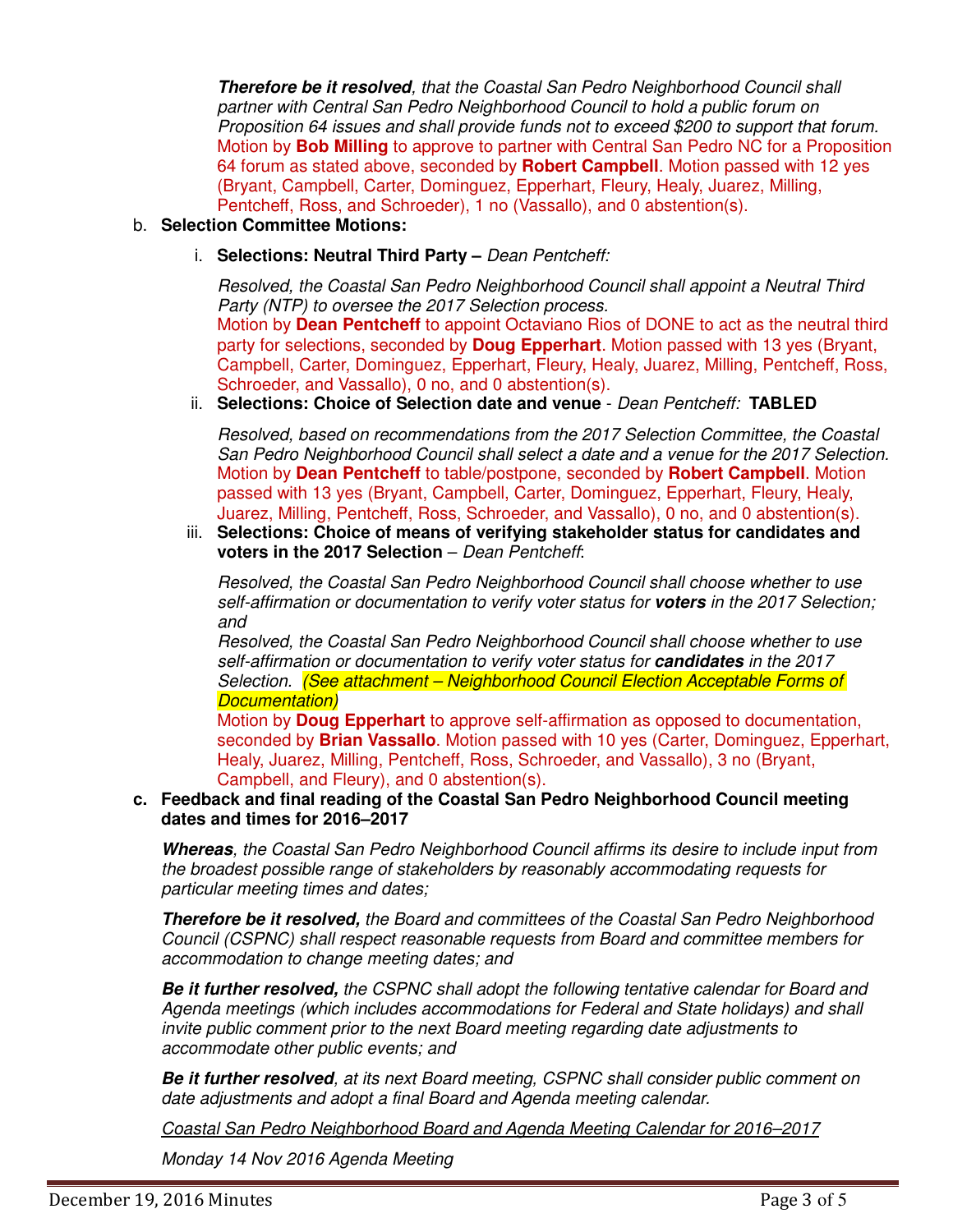*Monday 21 Nov 2016 6:30pm Board Meeting Monday 12 Dec 2016 Agenda Meeting Monday 19 Dec 2016 6:30pm Board Meeting Monday 09 Jan 2017 Agenda Meeting Monday 23 Jan 2017 6:30pm Board Meeting [16 Jan = Martin Luther King, Jr. Day] Monday 13 Feb 2017 Agenda Meeting Monday 27 Feb 2017 6:30pm Board Meeting [20 Feb = Washington's Birthday / President's Day] Monday 13 Mar 2017 Agenda Meeting Monday 20 Mar 2017 6:30pm Board Meeting Monday 10 Apr 2017 Agenda Meeting Monday 17 Apr 2017 6:30pm Board Meeting Monday 08 May 2017 Agenda Meeting Monday 15 May 2017 6:30pm Board Meeting Monday 12 Jun 2017 Agenda Meeting Monday 19 Jun 2017 6:30pm Board Meeting Monday 10 Jul 2017 Agenda Meeting Monday 17 Jul 2017 6:30pm Board Meeting* 

d. **Rules and By-laws Committee:** Final reading and vote on Bylaws change:

### Absence Policy:

**Be it resolved***, the Bylaws of the Coastal San Pedro Neighborhood Council shall be amended by removing the text struck out and adding the text in underlined boldface: Article V — Governing Board, Section 7. Absences. If a Board Member is absent from four (4)* **two (2)** *consecutive,* **or four (4)** *regularly-scheduled Board meetings* **during the fiscal year***, his or her seat will be forfeited.* 

Motion from committee. Motion failed with 8 yes (Bryant, Campbell, Fleury, Healy, Juarez, Milling, Schroeder, and Vassallo), 4 noes (Carter, Epperhart, Pentcheff, and Ross), and 1 abstention(s) (Dominguez). *Note that to pass the change needed a minimum of 11 yes votes.* 

### e. **First Reading: By-laws changes for elections**

**Be it resolved,** *the Coastal San Pedro Neighborhood Council (CSPNC) make changes to Bylaws in Article V sections 4 and 6; Article VI, section 3 and 4; Article X, sections1 and 6; see Attachment B. These revisions will change the current one-year Board terms of office, and a selection process, to two-year Board term of office, with an election process, including consideration of executive board member terms*.

Motion from committee. Motion passed with 13 yes (Bryant, Campbell, Carter, Dominguez, Epperhart, Fleury, Healy, Juarez, Milling, Pentcheff, Ross, Schroeder, and Vassallo), 0 no, and 0 abstention(s).

## **9. PRESIDENT'S REPORT** – Adele Healy

a. The Santa's Holiday Express three-night event was very successful. Thank you to all of the board members and particularly to April Juarez and her husband, and Brian Vassallo for the idea and Jeannine Byrant for all the hard work they did. And to James Dimon for being a fantastic Santa.

## **10. REPORTS FROM COMMITTEE CHAIRS**

- a. Shannon Ross announced that Clean San Pedro was awarded \$1,500 from the Clean Streets LA Challenge. She thanked everyone who participated.
- b. Dean Pentcheff announced that AltaSea won funding from LA 2050 for their educations programs.

## **11. APPOINTMENT OF COMMITTEE MEMBERS, additions to committees**

- a. Dean Pentcheff is added to the Parks & Coastline committee.
- b. Kathy Creighton is added to the Education & Cultural Affairs committee.
- c. The Port & Environment committee is meeting the first week January. Please forward agenda items to Louis Dominguez now.

Motion to approve committee appoints above. Motion passed with 13 yes (Bryant, Campbell, Carter, Dominguez, Epperhart, Fleury, Healy, Juarez, Milling, Pentcheff, Ross, Schroeder, and Vassallo), 0 no, and 0 abstention(s).